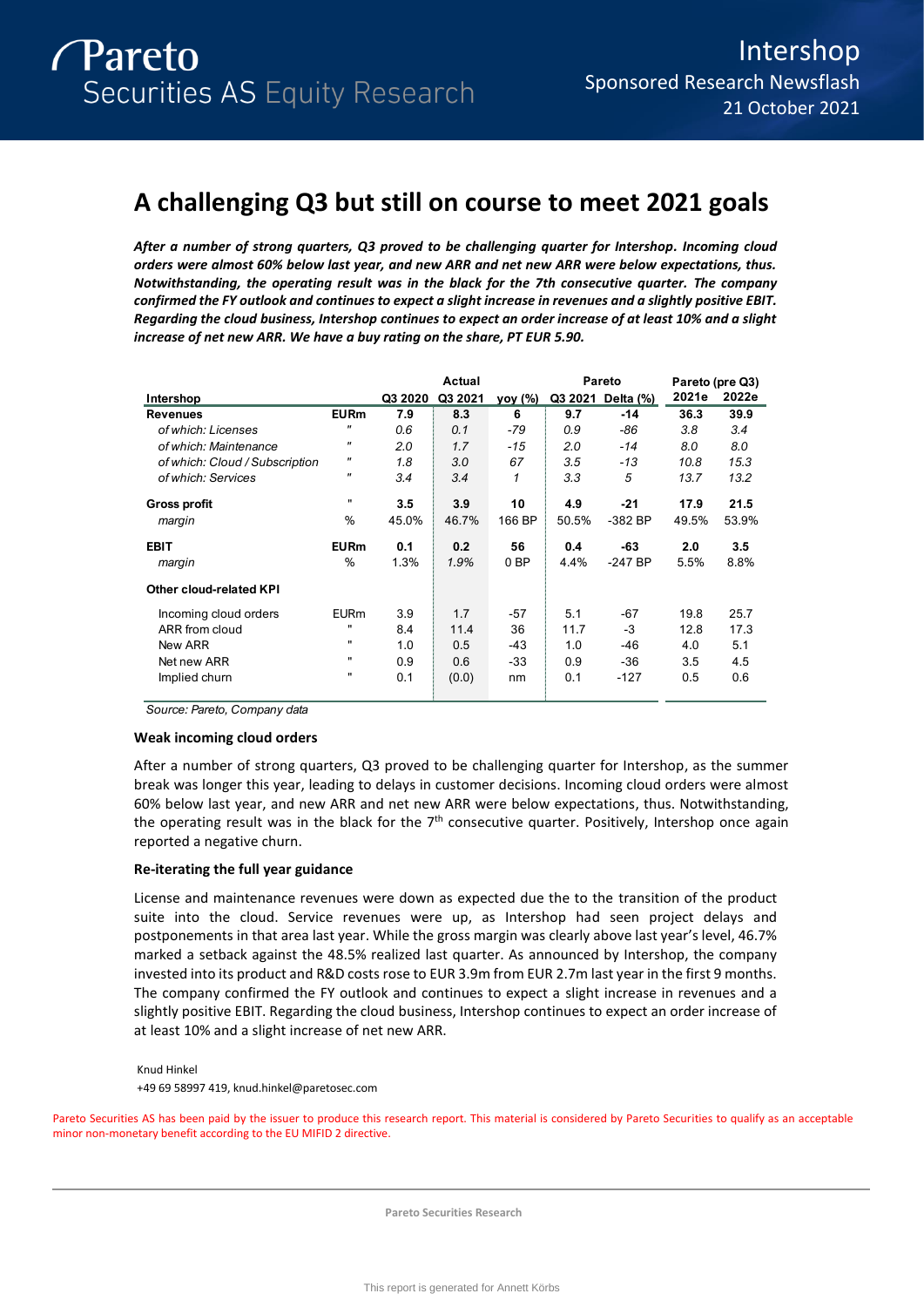## **Disclaimer and legal disclosures**

#### **Origin of the publication or report**

This publication or report originates from Pareto Securities AS, reg. no. 956 632 374 (Norway), Pareto Securities AS, Frankfu rt branch, reg. no. DE 320 965 513 / HR B 109177 (Germany) or Pareto Securities AB, reg. no. 556206-8956 (Sweden) (together the Group Companies or the "Pareto Securities Group") acting through their common unit Pareto Securities Research. The Group Companies are<br>supervised by the Financial

## **Content of the publication or report**

This publication or report has been prepared solely by Pareto Securities Research.

Opinions or suggestions from Pareto Securities Research may deviate from recommendations or opinions presented by other departments or companies in the Pareto Securities Group. The reason may typically be the result of differing time horizons, methodologies, contexts or other factors.

#### **Sponsored research**

Please note that if this report is labelled as "sponsored research" on the front page, Pareto Securities has entered into an agreement with the company about the preparation of research reports and<br>receives compensation fr research is however commissioned for and paid by the company and such material is considered by Pareto Securities to qualify as an acceptable minor non-monetary benefit according to the EU MiFID II Directive.

#### **Basis and methods for assessment**

Opinions and price targets are based on one or more methods of valuation, for instance cash flow analysis, use of multiples, behavioral technical analyses of underlying market movements in combination with considerations of the market situation and the time horizon. Key assumptions of forecasts, price targets and projections in research cited or reproduced appear in the research material from the named sources. The date of publication appears from the research material cited or reproduced. Opinions and estimates may be updated in subsequent versions of the publication or report, provided that the relevant company/issuer is treated anew in such later versions of the publication or report.

Pareto Securities Research may provide credit research with more specific price targets based on different valuation methods, including the analysis of key credit ratios and other factors describing the securities creditworthiness, peer group analysis of securities with similar creditworthiness and different DCF-valuations. All descriptions of loan agreement structures and loan agreement features are obtained from sources which Pareto Securities Research believes to be reliable, but Pareto Securities Research does not represent or warrant their accuracy. Be aware that investors should go through the specific complete loan agreement before investing in any bonds and not base an investment decision based solely on information contained in this publication or report.

Pareto Securities Research has no fixed schedule for updating publications or reports.

Unless otherwise stated on the first page, the publication or report has not been reviewed by the issuer before dissemination. In instances where all or part of a report is presented to the issuer prior to publication, the purpose is to ensure that facts are correct.

### **Validity of the publication or report**

All opinions and estimates in this publication or report are, regardless of source, given in good faith and may only be valid as of the stated date of this publication or report and are subject to change without notice.

#### **No individual investment or tax advice**

The publication or report is intended only to provide general and preliminary information to investors and shall not be construed as the basis for any investment decision. This publication or report has<br>been prepared by Pa recommendation of particular financial instruments or strategies and thus it does not provide individually tailored investmen t advice, and does not take into account the individual investor's particular financial situation, existing holdings or liabilities, investment knowledge and experience, investment objective and horizon or risk profile and preferences. The investor must particularly ensure the suitability of an investment as regards his/her financial and fiscal situation and investment objectives. The investor bears the risk of losses in connection with an investment.

Before acting on any information in this publication or report, we recommend consulting your financial advisor.

The information contained in this publication or report does not constitute advice on the tax consequences of making any particular investment decision. Each investor shall make his/her own appraisal of the tax and other financial merits of his/her investment.

#### **Sources**

This publication or report may be based on or contain information, such as opinions, recommendations, estimates, price targets and valuations which emanate from Pareto Securities Research' analysts or representatives, publicly available information, information from other units or companies in the Group Companies, or other named sources.

To the extent this publication or report is based on or contains information emanating from other sources ("Other Sources") than Pareto Securities Research ("External Information"), Pareto Securities Research has deemed the Other Sources to be reliable but neither the companies in the Pareto Securities Group, others associated or affiliated with said companies nor any other person, guarantee the accuracy, adequacy or completeness of the External Information.

#### **Ratings**

| Equity ratings: | "Buy"  | Pareto Securities Research expects this financial instrument's total return to exceed 10% over the next 12 months                   |
|-----------------|--------|-------------------------------------------------------------------------------------------------------------------------------------|
|                 | "Hold" | Pareto Securities Research expects this financial instrument's total return to be between -10% and 10% over the next 12 months      |
|                 | "Sell" | Pareto Securities Research expects this financial instrument's total return to be negative by more than 10% over the next 12 months |

**Analysts Certification**<br>The research analystis) whose name(s) appear on research reports prepared by Pareto Securities Research certify that: (i) all of the views expressed in the research report accurately reflect their "Hold"<br>"Sell" Pareto Securities Research expects this financial instrument's total return to be between -10% and 10% over the next 12 months<br>"Sell" Pareto Securities Research expects this financial instrument's total retur research analysts in research reports that are prepared by Pareto Securities Research.

The research analysts whose names appears on research reports prepared by Pareto Securities Research received compensation that is based upon various factors including Pareto Securities' total revenues, a portion of which are generated by Pareto Securities' investment banking activities.

#### **Limitation of liability**

Pareto Securities Group or other associated and affiliated companies assume no liability as regards to any investment, divestment or retention decision taken by the investor on the basis of this publication or report. In no event will entities of the Pareto Securities Group or other associated and affiliated companies be liable for direct, indirect or incidental, special or consequential damages resulting from the information in this publication or report.

Neither the information nor any opinion which may be expressed herein constitutes a solicitation by Pareto Securities Research of purchase or sale of any securities nor does it constitute a solicitation to any person in any jurisdiction where solicitation would be unlawful. All information contained in this research report has been compiled from sources believed to be reliable. However, no representation or warranty, express or implied, is made with respect to the completeness or accuracy of its contents, and it is not to be relied upon as authoritative.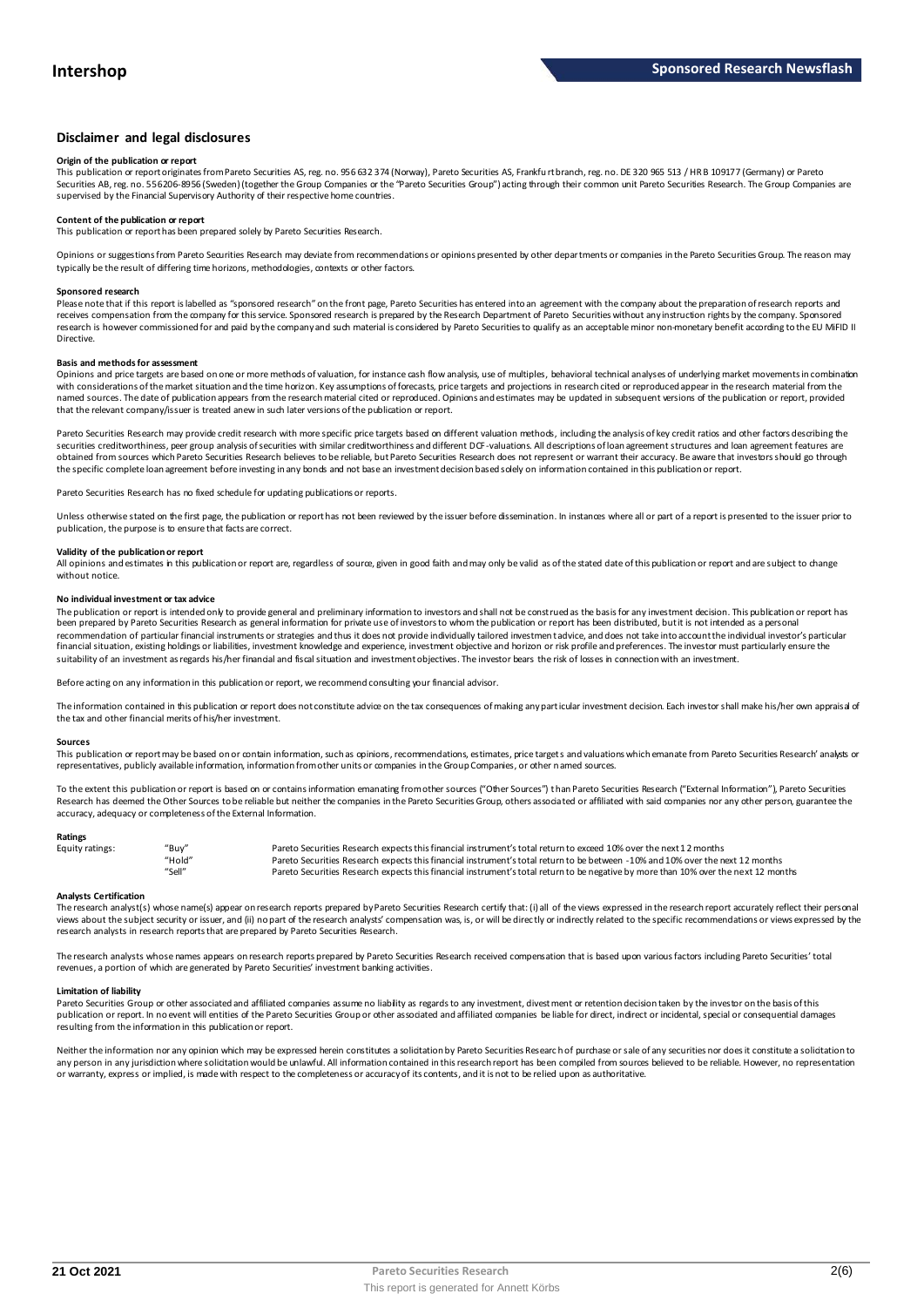#### **Risk information**

The risk of investing in certain financial instruments, including those mentioned in this document, is generally high, as their market value is exposed to a lot of different factors such as the operational and financial conditions of the relevant company, growth prospects, change in interest rates, the economic and political environment, foreign exchange rates, shifts in market sentiments etc. Where an investment or security is denominated in a different currency to the investor's currency of reference, changes in rates of exchange may have an adverse effect on the value, price or income of or from that investment to the investor. Past performance is not a guide to future performance. Estimates of future performance are based on assumptions that may not be realized. When investing in individual shares, the investor may lose all or part of the investments.

#### **Conflicts of interest**

Companies in the Pareto Securities Group, affiliates or staff of companies in the Pareto Securities Group, may perform services for, solicit business from, make a market in, hold long or short positions in, or otherwise be interested in the investments (including derivatives) of any company mentioned in the publication or report.<br>In addition Pareto Securities Group, or affiliates, may from time to time have a broking, advisory o

acting as that company's official or sponsoring broker and providing investment banking or other financial services. It is the policy of Pareto to seek to act as corporate adviser or broker to some of the companies which are covered by Pareto Securities Research. Accordingly companies covered in any Research may be the subject o f marketing initiatives by the Investment Banking Department.

To limit possible conflicts of interest and counter the abuse of inside knowledge, the analysts of Pareto Securities Research are subject to internal rules on sound ethical conduct, the management of inside information, handling of unpublished research material, contact with other units of the Group Companies and personal account dealing. The internal rules have been prepared in accordance with applicable legislation and relevant industry standards. The object of the internal rules is for example to ensure that no analyst will abuse or cause others to abuse confidential information. It is the policy of Pareto Securities Research that no link exists between revenues from capital markets activities and individual analyst remuneration. The Group Companies are members of national stockbrokers' associations in each of the countries in which the Group Companies have their head offices. Internal rules have been developed in accordance with recommendations issued by the stockbrokers associations. This material has been prepared following the Pareto Securities Conflict of Interest Policy.

The guidelines in the policy indude rules and measures aimed at achieving a sufficient degree of independence between various departments, business areas and sub-business areas within the Pareto Securities Group in order to, as far as possible, avoid conflicts of interest from arising between such departments, business areas and sub-business areas as well as their customers. One purpose of such measures is to restrict the flow of information between certain business areas and sub-business areas within the Pareto Securities Group, where conflicts of interest may arise and to safeguard the inpartialness of the empl The guidelines in the policy indude rules and measures aimed at achieving a sufficient degree of independence between various departments, business areas and sub-business areas within the Pareto<br>Securities Group in order t Pareto Securities Group rules concerning contacts with covered companies and rules concerning personal account trading carried out by analysts.

#### **Distribution restriction**

The securities referred to in this publication or report may not be eligible for sale in some jurisdictions and persons into whose possession this document comes should inform themselves about and observe Pareto Securities Group rules concerning contacts with covered companies and rules concerning personal account trading carried out by analysts.<br>Distribution restriction<br>The securities referred to in this publication or rep Authority (FCA).

This research is only intended for and may only be distributed to institutional investors in the United States and U.S entities seeking more information about any of the issuers or securities discussed in this report should contact Pareto Securities Inc. at 150 East 52nd Street, New York, NY 10022, Tel. 212 829 4200.

Pareto Securities Inc. is a broker-dealer registered with the U.S. Securities and Exchange Commission and is a member of FINRA & SIPC. U.S. To the extent required by applicable U.S. laws and regulations, Pareto Securities Inc. accepts responsibility for the contents of this publication. Investment products provided by or through Pareto Securities Inc. or Pareto Securities Research are not FDIC insured, may lose<br>value and a sale or subscription, nor shall it or any part of it form the basis of or be relied on in connection with any contract or commitment whatsoever. The securities of non-U.S. issuers may not be registered with or subject to SEC reporting and other requirements. The information available about non-U.S. companies may be limited, and non-U.S. companies are generally not subject to the same unifom auditing and<br>reporting standards as U some non-U.S. companies may not be as liquid as securities of comparable U.S. companies. Fluctuations in the values of national currencies, as well as the potential for governmental restrictions on currency movements, can significantly erode principal and investment returns.

Pareto Securities Research may have material conflicts of interest related to the production or distribution of this research report which, with regard to Pareto Securities Research, are disclosed herein.

#### **Distribution in Singapore**

Pareto Securities Pte Ltd holds a Capital Markets Services License is an exempt financial advisor under Financial Advisers Ac t, Chapter 110 ("FAA") of Singapore and a subsidiary of Pareto Securities AS.

This report is directed solely to persons who qualify as "accredited investors", "expert investors" and "institutional investors" as defined in section 4A(1) Securities and Futures Act, Chapter 289 ("SFA") **Distribution in Singapore**<br>Pareto Securities Pte Ltd holds a Capital Markets Services License is an exempt financial advisor under Financial Advisers Act, Chapter 110 ("FAA") of Singapore and a subsidiary of Pareto Securi person. You should seek advice from a financial adviser regarding the suitability of any product referred to in this report, taking into account your specific financial objectives, financial situation or particular needs before making a commitment to purchase any such product. Please contact Pareto Securities Pte Ltd, 16 Collyer Quay, # 2 7-02 Income at Raffles, Singapore 049318, at +65 6408 9800 in matters arising<br>from, or in connec needs before making a commitment to purchase any such product. Please contact Pareto Securities Pte Ltd, 16 Collyer Quay, #2 7-02 Income at Raffles, Singapore 049318, at +65 6408 9800 in matters arisin<br>from, or in connecti

#### **Additional provisions on Recommendations distributed in the Canada**

That may be described herein. This research report are advised that this research report is not, and under no circumstances is it to be construed as an offer to sell or a solicitation of or an offer to buy any securities<br>t securities. No securities commission or similar regulatory authority in Canada has reviewed or in any way passed upon this research report or the merits of any securities described or discussed herein and any representation to the contrary is an offence. Any securities described or discussed within this research report may only be distributed in Canada in accordance with applicable provincial and territorial securities laws. Any offer or sale in Canada of the securities described or discussed herein will be made only under an exemption from the requirements to file a prospectus with the relevant Canadian securities regulators and only bya dealer properly registered under applicable securities laws or, alternatively, pursuant to an exemption from the dealer registration requirement in the relevant province or<br>territory of C construed as being tailored to the needs of the recipient. Canadian recipients are advised that Pareto Securities AS, its affiliates and its authorized agents are not responsible for, nor do they accept, any liability whatsoever for any direct or consequential loss arising from any use of this research report or the information contained herein.

#### **Distribution in United Kingdom**

financial promotion in s21 of the Financial Services and Markets Act 2000 in reliance on provision in the FPO.

This publication is issued for the benefit of persons who qualify as eligible counterparties or professional dients and should be made available only to such persons and is exempt from the restriction on<br>financial promotio **Copyright**<br>This publication or report may not be mechanically duplicated, photomoied or otherwise reproduced, in full or in part, under annlicable copyright laws. Any infringement of Pareto Sequities Research's copyright can be pursued legally whereby the infringer will be held liable for any and all losses and expenses incurred by the infringement.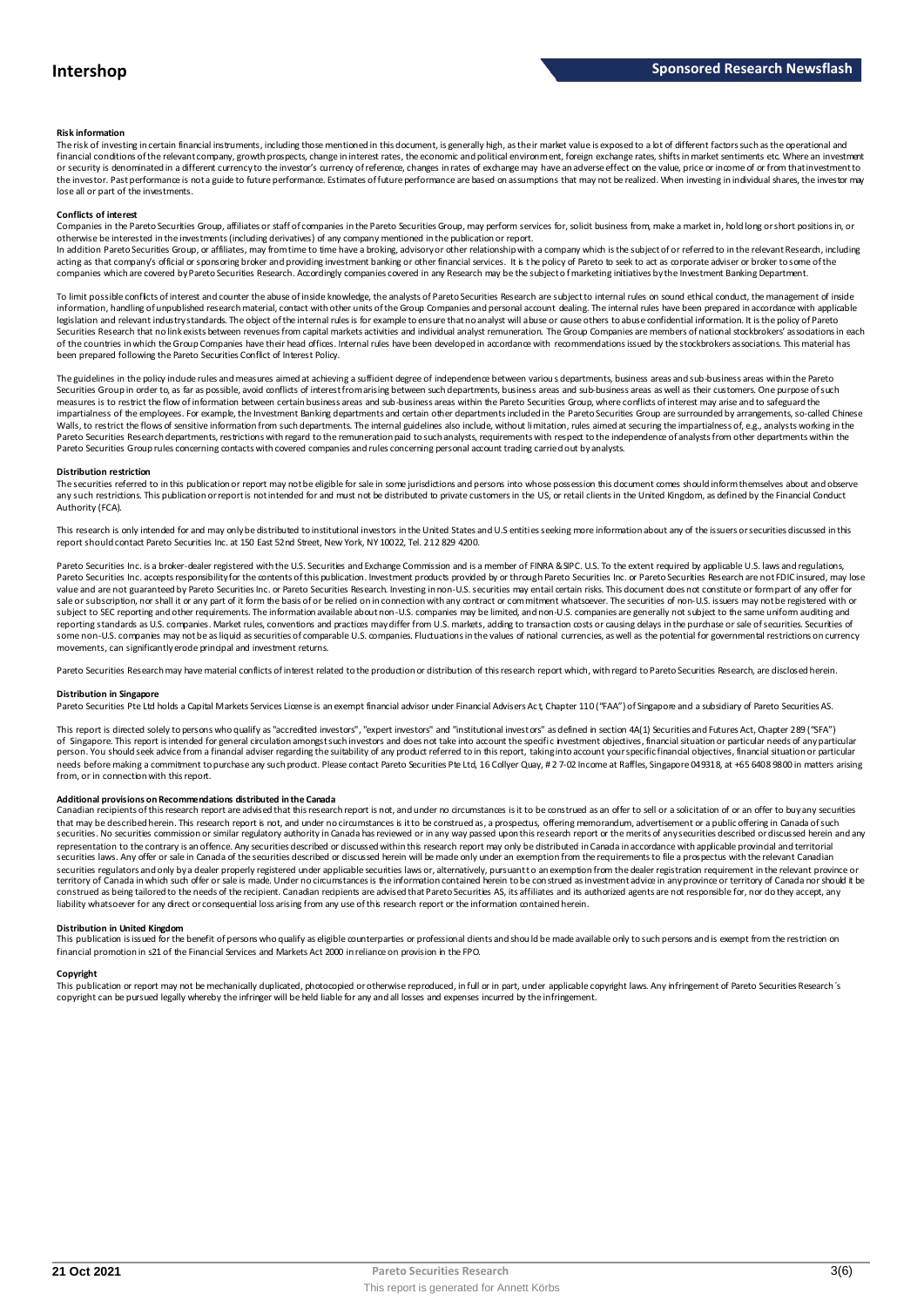## **Appendix A**

Disclosure requirements in accordance with Commission Delegated Regulation (EU) 2016/958 and the FINRA Rule 2241

The below list shows companies where Pareto Securities AS - together with affiliated companies and/or persons – owns a net long position of the shares exceeding 0,5 % of the total issued share capital in<br>any company where

|                                                                                              |                             |       | Disclosure requirements in accordance with Commission Delegated Regulation (EU) 2016/958 and the FINRA Rule 2241                                                 |                             |       |
|----------------------------------------------------------------------------------------------|-----------------------------|-------|------------------------------------------------------------------------------------------------------------------------------------------------------------------|-----------------------------|-------|
| iny company where a recommendation has been produced or distributed by Pareto Securities AS. |                             |       | The below list shows companies where Pareto Securities AS - together with affiliated companies and/or persons – owns a net long position of the shares exceeding |                             |       |
| Companies                                                                                    | No. of shares Holdings in % |       | Companies                                                                                                                                                        | No. of shares Holdings in % |       |
| Bonheur                                                                                      | 240.945                     | 0.57% | SpareBank 1Østfold Akershus                                                                                                                                      | 1.215.116                   | 9.81% |
| Pareto Bank                                                                                  | 15.236.280                  | 2194% | SpareBank 1Østlandet                                                                                                                                             | 3.833.163                   | 3.61% |
| Selvaag Bolig                                                                                | 3.656.661                   | 3.90% | Sparebanken Møre                                                                                                                                                 | 305.239                     | 3.09% |
| Sparebank 1Nord-Norge                                                                        | 4.279.097                   | 4.26% | Sparebanken Sør                                                                                                                                                  | 433.744                     | 2.77% |
| SpareBank 1Ringerike Hadel                                                                   | 100.000                     | 0.64% | Sparebanken Vest                                                                                                                                                 | 6.861.616                   | 6.39% |
| Sparebank 1SMN                                                                               | 1,970,442                   | 1.52% | SpareBank 1Sørøst-Norge                                                                                                                                          | 1.771.308                   | 2.81% |
| Sparebank 1SR-Bank                                                                           | 1.850.099                   | 0.72% |                                                                                                                                                                  |                             |       |

Pareto Securities AS may hold financial instruments in companies where a recommendation has been produced or distributed by Pareto Securities AS in connection with rendering investment services,<br>including Market Making.

Please find below an overview of material interests in shares held by employees in Pareto Securities AS, in companies where a ecommendation has been produced or distributed by Pareto Securities AS. "By<br>material interest" m

|                                                             | Analyst     | Total    |                            | Analyst                                                                                           | Total    |                             | Analyst     | Total     |
|-------------------------------------------------------------|-------------|----------|----------------------------|---------------------------------------------------------------------------------------------------|----------|-----------------------------|-------------|-----------|
| Company                                                     | holdings*   | holdings | Company                    | holdings*                                                                                         | holdings | Company                     | holdings*   | holdings  |
| AF Gruppen                                                  | $\mathsf 0$ | 1,825    | Fjordkraft Holding         | $\mathbf 0$                                                                                       | 21,317   | Orkla                       | $\mathsf 0$ | 20,983    |
| Aker ASA                                                    | 500         | 3.125    | <b>Flex LNG</b>            | 0                                                                                                 | 4,817    | Panoro Energy               | $\mathbf 0$ | 34,844    |
| Aker BP                                                     | $\mathbf 0$ | 21.492   | Frontline                  | 0                                                                                                 | 78.453   | Pareto Bank                 | $\mathbf 0$ | 1.265.934 |
| Aker Carbon Capture                                         | $\mathbf 0$ | 12,721   | Gjensidige Forsikring      | 0                                                                                                 | 7,728    | Pexip Holding               | $\mathbf 0$ | 68,563    |
| Aker Clean Hydrogen                                         | $\mathbf 0$ | 132,000  | Grieg Seafood              | 0                                                                                                 | 9.127    | PGS                         | $\mathbf 0$ | 11,676    |
| Aker Horizons                                               | $\mathbf 0$ | 125,848  | Hafnia Ltd.                | $\mathbf 0$                                                                                       | 10,000   | Protector Forsikring        | $\mathsf 0$ | 14,000    |
| Aker Offshore Wind                                          | $\mathbf 0$ | 164,028  | Huddly                     | 0                                                                                                 | 980,973  | Pryme                       | $\mathbf 0$ | 1,500     |
| <b>Aker Solutions</b>                                       | $\mathbf 0$ | 3,678    | Hunter Group               | $\mathbf 0$                                                                                       | 308,500  | Quantafuel                  | $\mathbf 0$ | 5,797     |
| American Shipping Co.                                       | $\mathbf 0$ | 13,300   | HydrogenPro                | $\Omega$                                                                                          | 37,552   | <b>REC Silicon</b>          | $\mathbf 0$ | 39,716    |
| Aprila Bank ASA                                             | $\mathbf 0$ | 22,675   | Ice Fish Farm              | $\Omega$                                                                                          | 2,000    | SalM ar                     | $\mathbf 0$ | 2.799     |
| Archer                                                      | $\mathbf 0$ | 30,170   | ice Group ASA              | $\mathbf 0$                                                                                       | 200,000  | Salmon Evolution            | $\mathbf 0$ | 100.000   |
| ArcticZymes Technologies                                    | $\mathbf 0$ | 684      | Kalera                     | 0                                                                                                 | 54,027   | Sandnes Sparebank           | $\mathsf 0$ | 4,013     |
| Atlantic Sapphire                                           | $\Omega$    | 1,607    | Kitron                     | 0                                                                                                 | 18,386   | Scatec                      | $\mathbf 0$ | 30.412    |
| Austevoll Seafood                                           | $\mathbf 0$ | 4,235    | Komplett Bank              | 0                                                                                                 | 108,400  | Selvaag Bolig               | $\mathbf 0$ | 2.143     |
| A vance Gas                                                 | $\mathbf 0$ | 3,000    | Kongsberg Gruppen          | 0                                                                                                 | 36,023   | Sparebank 1 Nord-Norge      | $\mathbf 0$ | 3,350     |
| <b>B2Holding AS</b>                                         | $\mathbf 0$ | 13,940   | <b>KWS</b>                 | 75                                                                                                | 75       | Sparebank 1 SM N            | $\mathbf 0$ | 12,740    |
| <b>BASF</b>                                                 | 270         | 270      | Lerøy Seafood Group        | $\mathbf 0$                                                                                       | 39,328   | Sparebank 1 SR-Bank         | $\mathbf 0$ | 15,090    |
| <b>Belships</b>                                             | $\mathbf 0$ | 4,400    | M elt wat er               | $\mathbf 0$                                                                                       | 24,000   | SpareBank 1Østfold Akershus | 0           | 1,252     |
| Bonheur                                                     | $\mathbf 0$ | 32,075   | M ercell                   | $\Omega$                                                                                          | 24,863   | SpareBank 1Østlandet        | $\mathbf 0$ | 9.621     |
| Borregaard ASA                                              | $\mathbf 0$ | 650      | Mowi                       | $\Omega$                                                                                          | 661      | Sparebanken Sør             | $^{\circ}$  | 16,435    |
| <b>Bouvet</b>                                               | $\pmb{0}$   | 2,940    | <b>MPC Container Ships</b> | 0                                                                                                 | 55,490   | Sparebanken Vest            | 0           | 16,735    |
| <b>BRAbank</b>                                              | $\pmb{0}$   | 31,499   | <b>NEXT Biometrics</b>     | $\Omega$                                                                                          | 410,901  | Sparebanken Øst             | $\mathsf 0$ | 1,500     |
| <b>BW Energy</b>                                            | $\pmb{0}$   | 55,050   | Nordic Semiconductor       | 0                                                                                                 | 4,391    | Stolt-Nielsen               | $\mathsf 0$ | 1,817     |
| <b>BW Offshore</b>                                          | $\mathbf 0$ | 16,076   | Noreco                     | $\mathbf 0$                                                                                       | 790      | Storebrand                  | $\mathbf 0$ | 25,698    |
| Cloudberry Clean Energy                                     | $\mathbf 0$ | 100,000  | Norse Atlantic             | 0                                                                                                 | 15,000   | Subsea 7                    | $\mathbf 0$ | 12.493    |
| DNB                                                         | $\mathbf 0$ | 48,389   | Norsk Hydro                | 0                                                                                                 | 91,189   | Telenor                     | $\mathbf 0$ | 10,552    |
| <b>DNO</b>                                                  | $\mathbf 0$ | 151,978  | Norske Skog                | $\mathbf 0$                                                                                       | 98,499   | <b>TGS-NOPEC</b>            | $\mathbf 0$ | 600       |
| Elkem                                                       | $\mathbf 0$ | 35,426   | Northern Drilling Ltd.     | $\mathbf 0$                                                                                       | 27,319   | Vow                         | $\mathbf 0$ | 8.681     |
| <b>ELOP</b>                                                 | $\mathbf 0$ | 77,000   | <b>NTS</b>                 | 0                                                                                                 | 2.172    | Wallenius Wilhemsen         | $\mathbf 0$ | 16,550    |
| Entra                                                       | $\mathbf 0$ | 9,806    | Ocean Yield                | $\mathbf 0$                                                                                       | 32,772   | XXL                         | $\mathbf 0$ | 20,923    |
| Equinor                                                     | $\mathbf 0$ | 2,589    | OHT                        | $\Omega$                                                                                          | 4,000    | Yara                        | $\mathbf 0$ | 14,907    |
| Europris                                                    | $\mathbf 0$ | 11.208   | Okeanis Eco Tankers        | 0                                                                                                 | 2,000    | Zaptec                      | $\mathbf 0$ | 11.000    |
| This overview is updated monthly (last updated 15.10.2021). |             |          |                            | *Analyst holdingsrefersto positionsheld by the Pareto Securities AS analyst covering the company. |          |                             |             |           |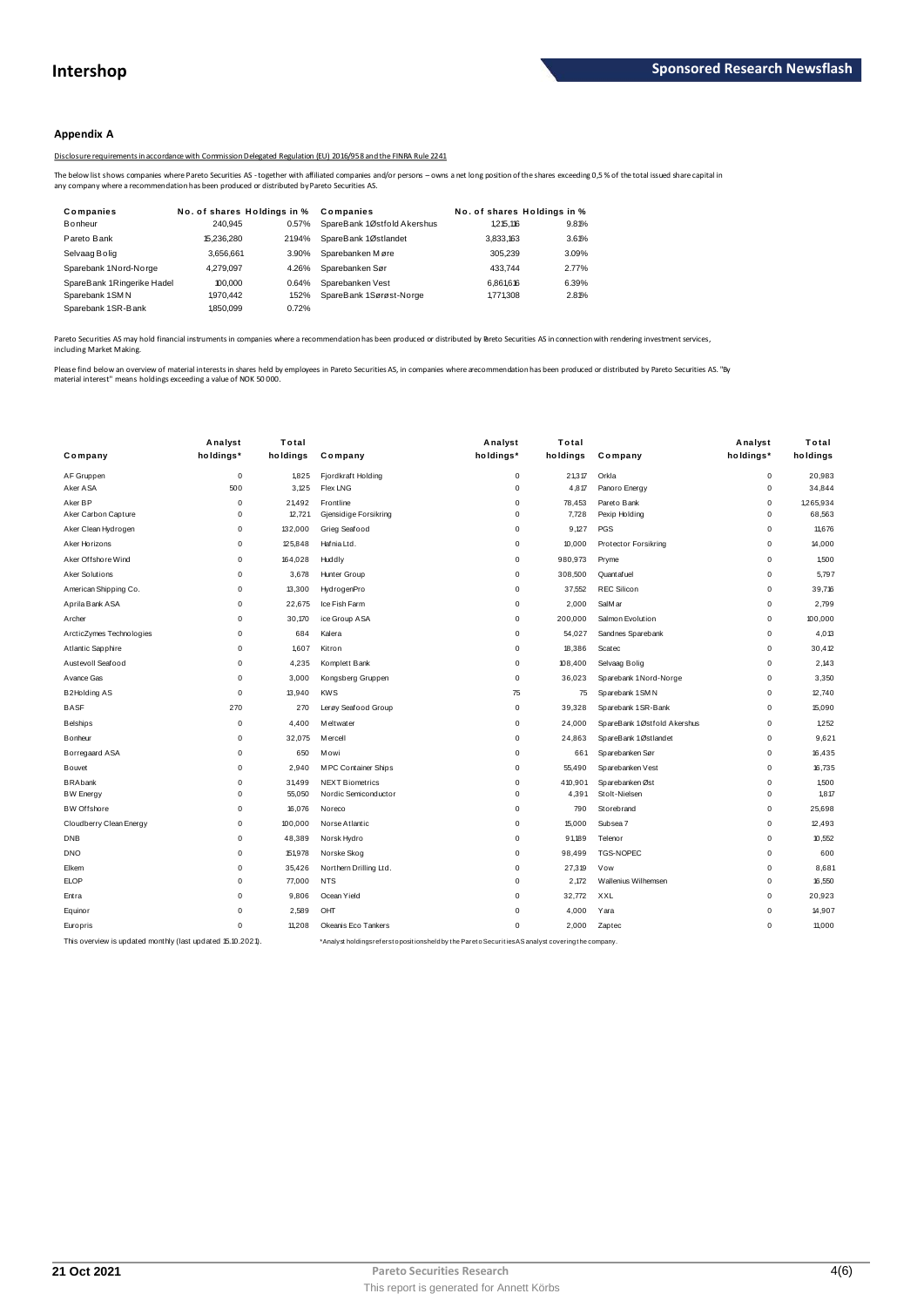## **Appendix B**

## Disclosure requirements in accordance with Article 6(1)(c)(iii) of Commission Delegated Regulation (EU) 2016/958

Overview over issuers of financial instruments where Pareto Securities AS have prepared or distributed investment recommendation, where Pareto Securities AS have been lead manager/co-lead manager or have rendered publidy known not immaterial investment banking services over the<br>previous 12 months:

| 24SevenOffice Scandinavia     | EcoOnline                        | <b>KLP</b>                                             | PHM Group                        | Wheel.me                |
|-------------------------------|----------------------------------|--------------------------------------------------------|----------------------------------|-------------------------|
| 2G Energy                     | <b>ELOP</b>                      | <b>KMCProperties</b>                                   | Ping Petroleum UK Limited        | <b>XenetaAS</b>         |
| Advanzia Bank S.A.            | Endur ASA                        | Komplett ASA                                           | poLight                          | ZTL Payment Solution AS |
| Aker ASA                      | Energean Israel Finance Ltd.     | Komplett Bank                                          | PronofaAS                        | Ørn Software            |
| Aker Clean Hydrogen           | Enviv AS (Bookis)                | Kraft Bank                                             | Proximar Seafood                 |                         |
| Aker Horizons                 | Fertiberia S.A.R.L.              | LakersHoldingAS                                        | Pryme                            |                         |
| Akershus Energi               | <b>Flexistore AS</b>             | Lerøy Seafood Group                                    | Pyrum Innovations                |                         |
| Akva Group                    | <b>FREYR Battery</b>             | Lumarine AS                                            | <b>REC Silicon</b>               |                         |
| Arcane Crypto                 | Funkwerk AG                      | Maha Energy                                            | Saga Robotics                    |                         |
| Arctic Fish                   | Gjensidige Forsikring            | Malorama Holding AS                                    | Salmon Evolution                 |                         |
| ArendalsFossekompani          | Golden Ocean Group               | Mathesa Bost adsbolaget AB                             | Seafire AB                       |                         |
| Attensi                       | Goliath Offshore                 | Meltwater                                              | Seajacks                         |                         |
| Barramundi Group Pte. Ltd.    | Grønt vedt AS                    | Mercell                                                | SFL Corporation Ltd              |                         |
| <b>Belships</b>               | Hagal AS                         | Modex AS                                               | SGL TransGroup International A/S |                         |
| Biolnvent                     | Halodi Robotics AS               | MutaresSE&Co.KGaA                                      | Shamaran Petroleum               |                         |
| Biomega Group AS              | <b>Heimdall Power</b>            | Müller Medien GmbH (United Vertica Siccar Point Energy |                                  |                         |
| Bonheur                       | HKN Energy Ltd                   | NaviosMaritime Aquisitions                             | Skitude                          |                         |
| Bulk Infrastructure Holding   | Hof set h BioCare                | Next BiometricsGroup                                   | Smart WiresInc.                  |                         |
| BWEnergy                      | House of Control                 | Nordic Halibut                                         | Strandline Resources Limited     |                         |
| <b>BWLPG</b>                  | Huddly                           | Noreco                                                 | Talos Energy Inc                 |                         |
| Cavai AS                      | Ice Group Scandinavia HoldingsAS | Norlandia Health & Care Group AS                       | Tise AS                          |                         |
| CentralNic Group PLC          | Idavang A/S                      | Norse Atlantic                                         | Trønderenergi AS                 |                         |
| Circa Group                   | Immunopharma                     | Norske Skog                                            | VegfinansAS                      |                         |
| Cloudberry Clean Energy       | JP/Politiken'sForlag             | Norwegian Block Exchange                               | Viking ACQ1AS, SPAC              |                         |
| Dampskibsselskabet NORDEN A/S | Kalera                           | Panoro Energy                                          | Vow                              |                         |
| <b>DLT</b>                    | Kentech Global Plc               | Pelagia Holding AS                                     | Waldorf Production UK Ltd        |                         |
| <b>DNO</b>                    | Keppel FELS Limited              | PetroNor E&P                                           | WatercirclesForsikring           |                         |
| Documaster AS                 | Kistospic.                       | PetroTal                                               | West Coast Salmon                |                         |
|                               |                                  |                                                        |                                  |                         |

This overview is updated monthly (this overview is for the period 31.09.2020 – 31.09.2021).

## **Appendix C**

Disclosure requirements in accordance with Article 6(3) of Commission Delegated Requlation (EU) 2016/958

## Distribution of recommendations

| Recommendation | % distribution |
|----------------|----------------|
| Buy            | 70%            |
| Hold           | 27%            |
| Sell           | 3%             |

| Distribution of recommendations (transactions*) |                |  |  |  |  |
|-------------------------------------------------|----------------|--|--|--|--|
| Recommendation                                  | % distribution |  |  |  |  |
| Buy                                             | 93%            |  |  |  |  |
| Hold                                            | 7%             |  |  |  |  |
| Sell                                            | 0%             |  |  |  |  |

\* Companies under coverage with which Pareto Securities Group has on-going or completed public investment banking services in the

previous 12 months.

This overview is updated monthly (last updated 15.10.2021).